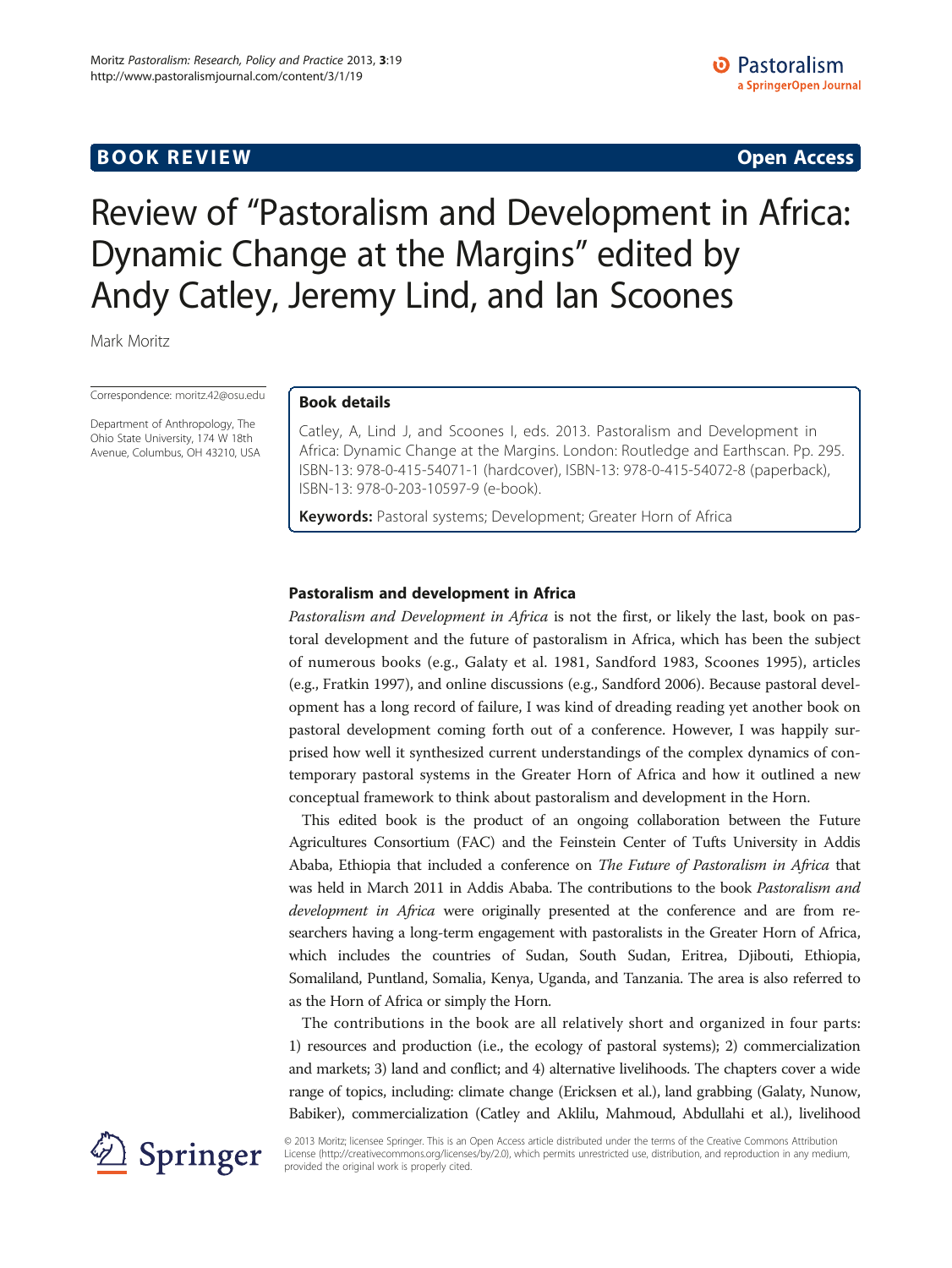diversification (Fratkin, Livingstone and Ruhindi), and two chapters on irrigated agriculture (Sandford, Behnke and Kerven). The contributions are framed by an introductory chapter written by Andy Catley, Jeremy Lind, and Ian Scoones that outlines the conceptual framework of the book and a concluding chapter by Peter D. Little reflecting on the future of pastoralism in the Horn. In my review, I will focus primarily on these two chapters.

Pastoralism and Development in Africa is foremost an argument for the importance of pastoral systems and the economic contributions that pastoral systems make to the local, regional, national, and international economies. However, that does not mean that pastoralism is the only pathway to development in the region. Livelihood diversification is presented as a critical component of development in the Horn. After all the title of the book is not 'pastoral development' but 'pastoralism and development', meaning that that there are multiple developmental pathways in the Horn, one of them being pastoralism.

Development in this book also does not mean business as usual (Stockton [2012\)](#page-4-0), i.e., large-scale projects funded by outside donors relying on modern technology. The failures of these conventional development projects are evident in the form of abandoned buildings across the Horn, particularly those that focused on improving livestock marketing. But while these large-scale, capital-intensive, infrastructural projects have failed, the informal livestock trade has grown steadily in the last decades and livestock trade in the Horn is now valued at hundreds of millions of dollars. However, this livestock trade is more or less 'invisible' as the infrastructure consists of livestock corridors, which are unmarked, and corrals, which are made of branches from acacia and other trees. The capital in this informal livestock trade is the human capital of the people involved, e.g., traders, intermediaries, and drivers. The difference between the failed conventional development driven by donors and the successful autonomous development driven by pastoralists is that between "seeing like a state" and "seeing like a pastoralist" (borrowing from Scott [1998](#page-4-0)).

#### Conceptual framework: Seeing like a pastoralist

The theoretical work of the political scientist James Scott [\(1976](#page-4-0), [1998, 2009\)](#page-4-0) who has written extensively about Southeast Asian peasants and their relation with the state, is guiding the conceptual framework of Pastoralism and Development in Africa. This means that the book focuses on how pastoral peoples themselves develop, rather than how development professionals in New York, London, Rome, Nairobi, or Addis Ababa envision how pastoralists should develop. The editors argue in the introduction that pastoralists are not simply adapting; they are innovating. This is indicative of a conceptual shift in pastoralist studies from a systems approach to an actor approach. Rather than focusing on pastoral societies or pastoral systems, the analytical foci is on individuals and their innovative practices. Pastoralists are now seen as entrepreneurs resisting (as well as appropriating) the state's development efforts while simultaneously creating and pursuing new opportunities. In a sense, they are applying the pastoral principles and opportunity-seeking in contexts beyond the pastoral system (see also Simons [1995](#page-4-0)). In this analytical framework, individual pastoralists, working inside and outside the pastoral sector, have become active agents of change rather than passive recipients of development.

This focus on individual agents is somewhat of a departure from earlier work on pastoral systems in which the analytical focus was on societies, i.e., societies adapting to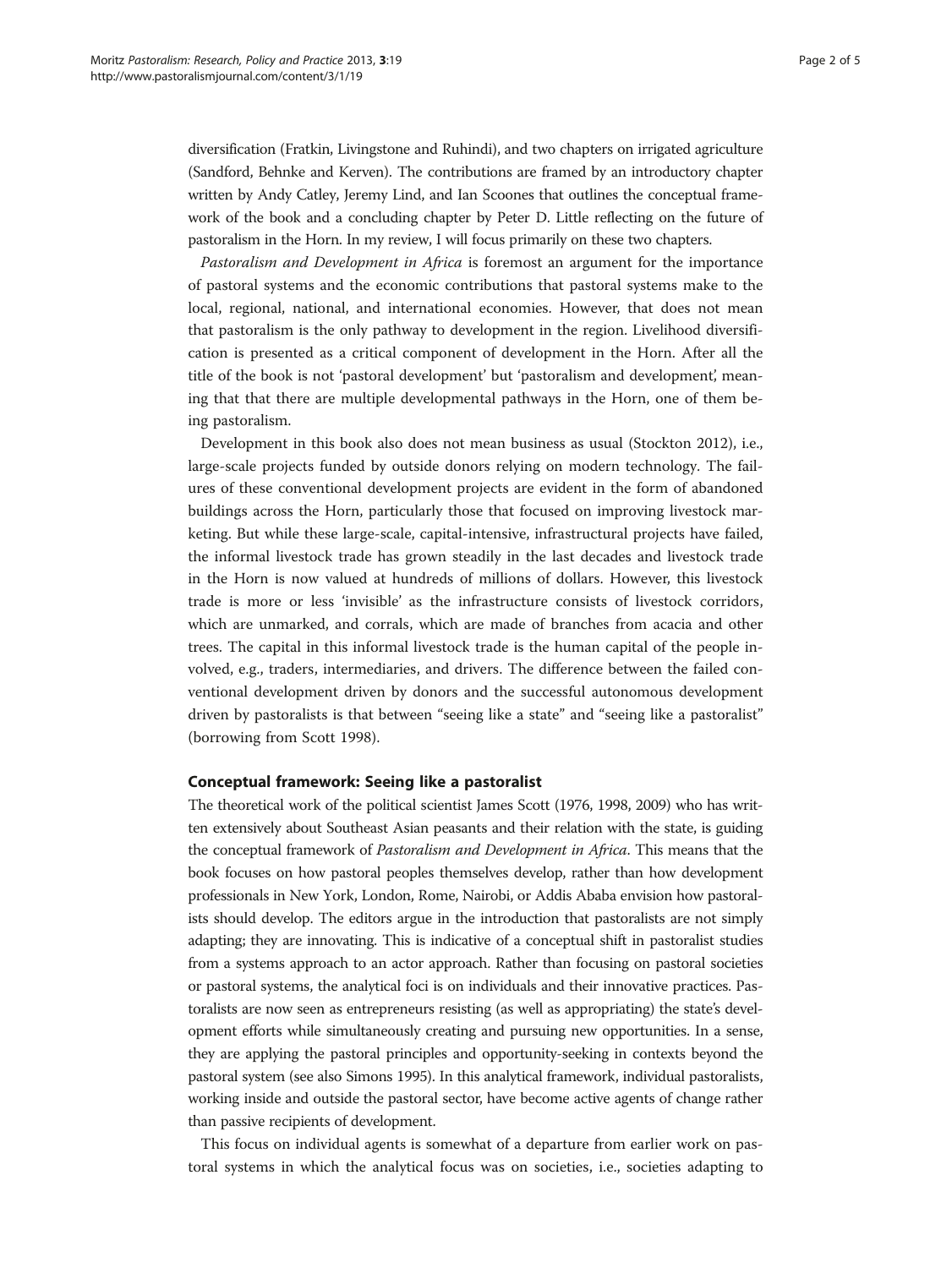the ecology (cultural ecology, human ecology) or societies adapting to the larger political context (political ecology). In addition, while the book builds on a growing body of excellent, long-term research on the ecology of pastoral systems (e.g., Little and Leslie [1999](#page-4-0)), pastoral systems are now also explicitly studied using a regional approach in which pastoralists are integrated into regional and international markets that transcend pastoral groups and nations (see also McPeak, Little, and Doss [2011](#page-4-0)). The regional approach not only makes sense in terms of economic integration, but also in terms of political disintegration in that the consequences of civil war in one nation reverberate throughout the Horn.

While there is a shift from a systems approach to an actor approach, the editors emphasize that the larger context, including the insecurity problems and climate change, has to be considered. Pastoral entrepreneurs are facing enormous challenges, for example, how climate change will impact arid and semi-arid environments that are already challenging; the ongoing insecurity in the form of civil war, banditry, and intra- and intertribal raiding that plagues the Horn; as well as increasing competition for land and water in the arid and semi-arid areas of the Horn. Considering the larger ecological and political context, it is remarkable that pastoralism has been so persistent in the Horn.

The subtitle of the book, Dynamic Change in the Margins, refers to the idea that pastoralists are economically and politically at the margins of their respective states. That is why pastoralists are often deemed irrelevant, traditional, i.e., the antithesis of development from the perspective of the state and development organizations that work through the center. However, from a pastoralist's perspective the state is at the margins and the pastoral areas are the center. This is the perspective that the editors take. They view "the margins as the centre, borders as zones of exchange, and borderlands as sites of creativity and innovation in response to adversity" and argue that this offers an alternative vision of pastoral development, " although one that requires both new research methods and development practices" (page 14). More importantly, I would argue, it requires a new conceptual framework and I think that the ideas of "seeing like a pastoralist" and "seeing like a state" are very useful ways of thinking about pastoral development.

"Seeing like a state" and "seeing like a pastoralist" are not just two different ways of thinking about pastoralism and development. These two ways of seeing also conflict with each other and have real consequences for pastoralism in the Horn. For example, while pastoralists in the Horn are integrated into regional, national and international livestock markets that reach millions of consumers, most of the trade is informal and invisible, and even though its economic value is estimated at hundreds of millions of dollars, it is "not seen by the state" and not included in national figures like the GDP. This means that the pastoral sector is undervalued and this has implications for the willingness of national governments to invest in the pastoral sector. The consequences of invisibility also do manifest themselves in other ways. Behnke and Kerven, for example, argue in their contribution, which examines conflicting land uses of irrigated agriculture and pastoralism in the Awash Valley, that irrigated agriculture is not more productive than pastoral production systems. However, the big difference is that the irrigated agriculture is much more productive for the Ethiopian state which can tax the farmers and the export of agricultural products. This is in contrast to pastoralists and the livestock trade, which are more difficult to tax because of mobility of resources and the invisibility of the trade.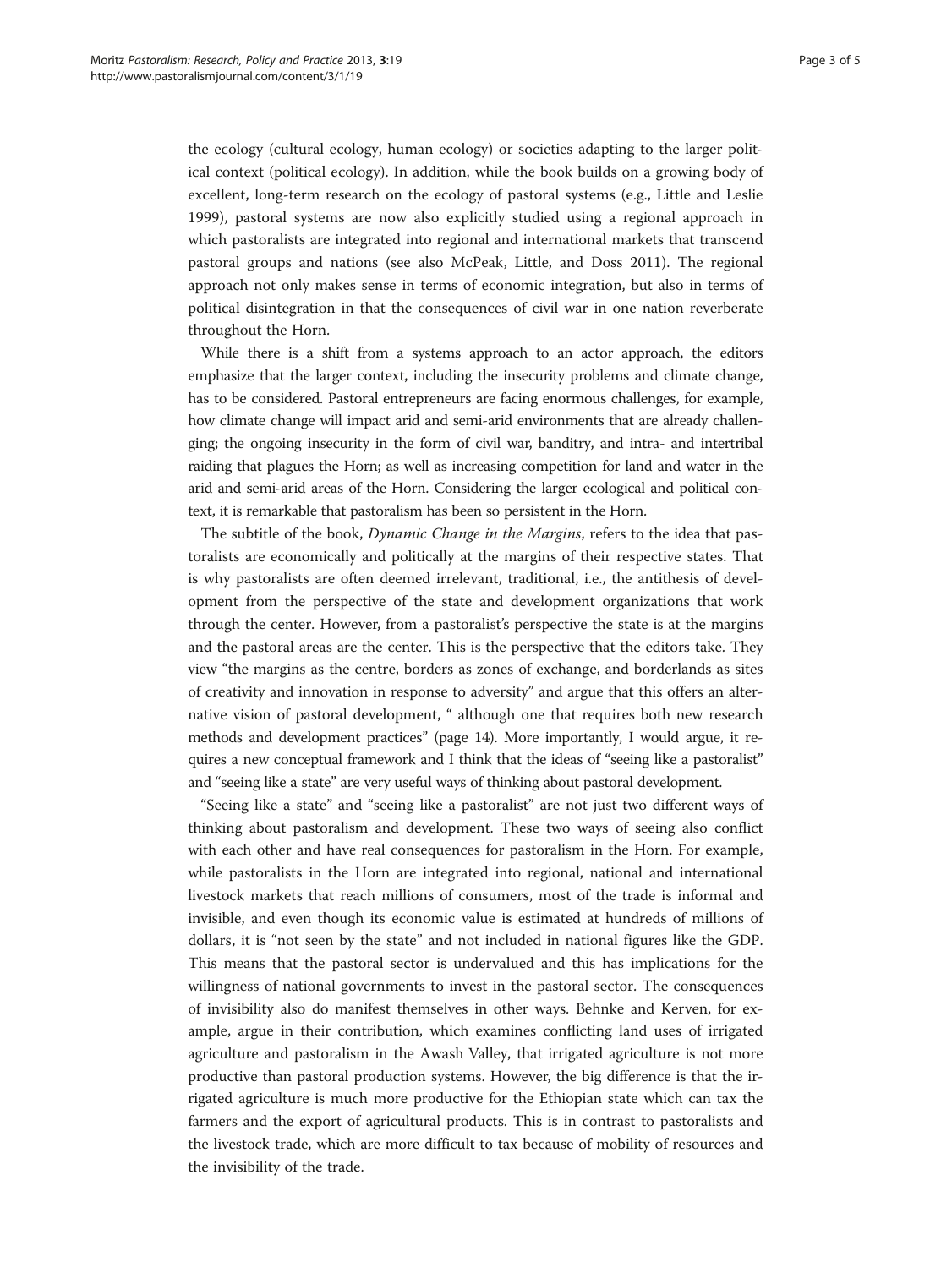#### The future of pastoralism in Africa

In the concluding chapter, Peter D. Little sketches his vision of the future of pastoralism in 2030. He argues that there likely will be a viable pastoral sector, but that it will be very different from today. In the arid and semi-arid areas of the Horn, livestock will continue to be the economic foundation (McPeak , Little, and Doss [2011\)](#page-4-0) in part because of the so-called livestock revolution (Delgado et al. [1999](#page-4-0)), the idea that growing demand for livestock products will drive changes in animal productions systems across the world, including African pastoral systems. However, the livestock revolution may result in a different, more capital-intensive pastoral system aimed at production for the market (rather than for subsistence). While herd mobility remains critical in this capital-intensive system and family herders and hired herders will continue to move with their herds (some using trucks to move fodder, water and/or animals), pastoral families will settle in villages and towns where they have access to education and adults are employed in the broader livestock sector (e.g., marketing, transportation). Little's vision, and that of the editors and other contributors, of the future of pastoralism is one of a modern, dynamic sector in which pastoralists adapt in new and innovative ways to challenging political and ecological environments.

#### Whole Africa?

Finally, let me clarify that this is a book about pastoralism and development in the Horn of Africa; not about pastoralism and development in Africa as the title suggests. All the chapters in this book describe pastoral systems in the Horn with a few references to pastoral systems in other parts of Africa. The colonial powers divided the African continent at the end of the nineteenth century, but it continues to have a lasting impact on the study of pastoral systems, as Francophone scholars mostly study West African pastoral systems (with a few notable exceptions, e.g., Tom Bassett and Matthew Turner) and Anglophone scholars mostly study East African pastoral systems. And so in the Anglophone literature, West African pastoral systems are often viewed through the lens of pastoralism in the Greater Horn of Africa. This is problematic because West African pastoral systems, with which I am more familiar through my own research and reading of the literature, are different enough from those in the Greater Horn of Africa that is unclear how useful that lens or model is for understanding pastoral systems in other parts of Africa.

This also raises the interesting and important question about what a book about pastoralism and development in West Africa would be like. Surely, there are similarities between pastoral systems in West Africa and the Horn of Africa, but there are also considerable differences. The arid and semi-arid areas of West Africa have been described as a mosaic of types of land use, population densities, and market integration (Raynaut [2001](#page-4-0)), where pastoralists have been integrated into regional economies and agricultural systems for long (Ellis and Galvin [1994](#page-4-0), Kerven [1992\)](#page-4-0). Moreover, pastoralists in West Africa are not limited to the arid and semi-arid areas; they have successfully expanded into the sub-humid and humid zones too (Boutrais [1996](#page-4-0)). Finally, there is considerable diversity of pastoral systems ranging from highly-mobile, extensive systems to more sedentary, capital-intensive systems (Moritz et al. [2009\)](#page-4-0). In short, West African pastoralists have long been well integrated into the local, regional, national, and international economies. One could argue that for a glimpse of the different